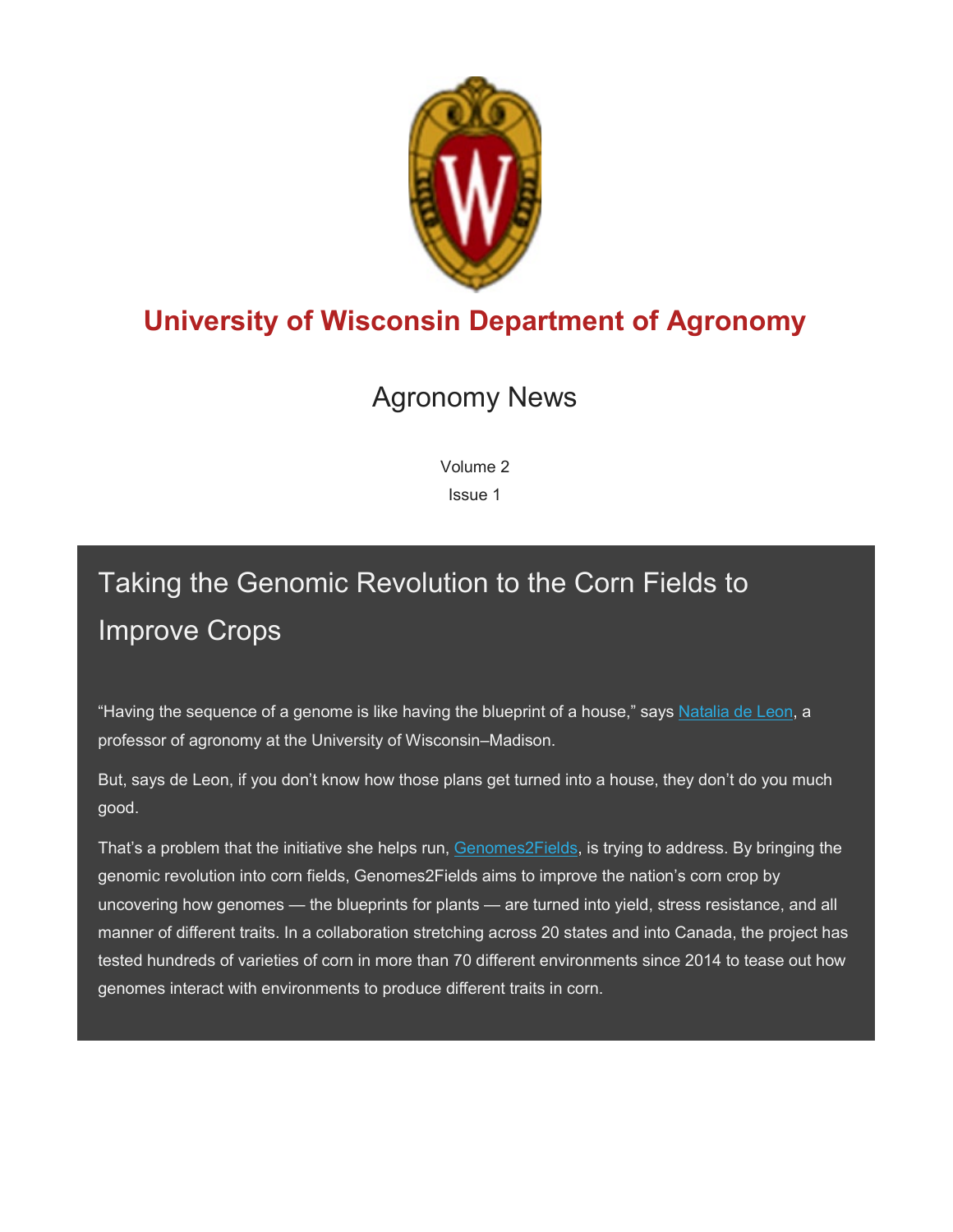

Natalia de Leon

The project recently received a \$1.25 million grant from the U.S. Department of Agriculture's National Institute of Food and Agriculture to support its expanding field trials. Roughly \$438,000 of the grant is slated for UW–Madison, which is a central hub for experimental design, seed distribution, and machine vision analysis for the research. Initial and ongoing support for the project also comes from industry groups like the Wisconsin Corn Promotion Board. Other state corn growing associations are also supporting researchers from Genomes2Fields in their own states.

All of the data are made publicly available a year after it is collected, so any interested scientist could use this information to help advance knowledge and develop tools that will help produce improved varieties of corn.

Genomes2Fields put out its first multi-state trial in 2014. It grew out of conversations with corn grower associations and other stakeholders that approached scientists like de Leon, wanting to know how the expanding genomic information about corn could help them in their fields, and not just in a research lab.

"Once multiple corn genomes had been sequenced, it became desirable to see that information translated into products," says [Shawn Kaeppler,](https://experts.news.wisc.edu/experts/shawn-kaeppler) the director of the [Wisconsin Crop Innovation](https://cropinnovation.cals.wisc.edu/)  [Center](https://cropinnovation.cals.wisc.edu/) and another Genomes2Fields investigator and member of the initiative's executive committee.

The project decided to focus on how corn responds to different environments.

"We want to understand what is it that makes certain plants more adapted to stressful environments than other plants," says de Leon.

To do that, de Leon and 29 other researchers grow different lines of corn across the country, where they will be exposed to different stresses. By comparing the size of ears of corn grown in Texas heat against corn maturing during long, cooler Wisconsin summer days, for example, the researchers can uncover which genetic traits help corn varieties adapt to diverse environments. Each field is equipped with a



Shawn Kaeppler at the Walnut Street Greenhouse

weather station to ensure consistent climate data collection.

Scientists measure not only the size of ears and yield of corn, but also the plant height, the time it takes to flower, and a number of other relevant traits. Each location decides to make unique measurements as well. De Leon and Kaeppler are partnering with UW–Madison botanist **[Edgar Spalding](http://www.botany.wisc.edu/spalding.htm) to test high-throughput** methods for measuring the plants. Spalding is flying drones over fields to measure plant size, and he has scanned corn cobs from last year's trials that are then measured by machine vision systems to quickly collect data.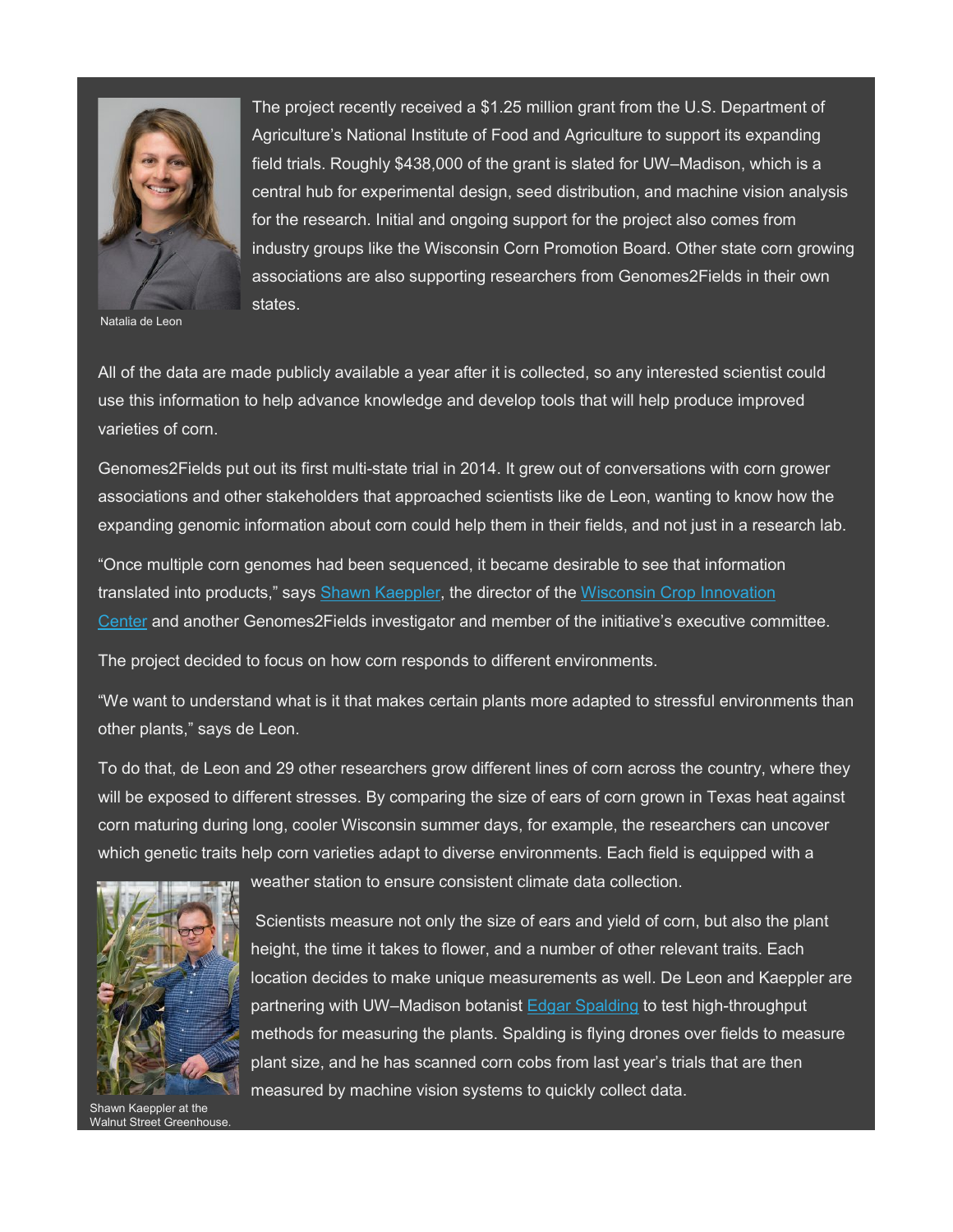The 2017 trials will, for the first time, collect soil and leaves from the majority of the test sites to analyze the microbiomes associated with the crops. As research continues to highlight the importance of microbial communities in human and animal health, plant researchers aim to uncover the role microbiomes play in crop growth as well.

Genomes2Fields is designed to combine the consistency across locations required to produce strong results with the flexibility needed for innovation in crop improvement research.

"The platform is out there for people to test and develop new technologies to try to make the process of improving plants, and translating all of this genomic information to the field, better," says de Leon.

*This article was originally published on th[e UW-Madison News website.](http://news.wisc.edu/taking-the-genomic-revolution-to-corn-fields-to-improve-crops/) Source:* [https://ecals.cals.wisc.edu/2017/07/31/taking-the-genomic-revolution-to-corn-fields-to-improve](https://ecals.cals.wisc.edu/2017/07/31/taking-the-genomic-revolution-to-corn-fields-to-improve-crops/?utm_source=ecals_email_newsletter&utm_medium=email&utm_campaign=ecals_email_newsletter)[crops/?utm\\_source=ecals\\_email\\_newsletter&utm\\_medium=email&utm\\_campaign=ecals\\_email\\_newsletter](https://ecals.cals.wisc.edu/2017/07/31/taking-the-genomic-revolution-to-corn-fields-to-improve-crops/?utm_source=ecals_email_newsletter&utm_medium=email&utm_campaign=ecals_email_newsletter)



# **UW–Madison researchers explore the future of bioenergy crops in Wisconsin**

By James Runde & Mark E. Griffin, Wisconsin Energy Institute December 4, 2017

In Wisconsin, as in many other parts of the Midwest,

we grow a lot of corn – four million acres of it, in fact. That's four million acres of corn generating \$2 billion in economic benefits to the state. Since roughly a quarter of those corn crops are currently used for ethanol production, some of that Wisconsin corn is also finding its way into our gas tanks.

"Corn has incredible benefits for biofuel production," says Claudio Gratton, professor of entomology at the University of Wisconsin–Madison. "You get a ton of biomass very quickly, it has a market, and we know how to harvest it. But there are costs associated with it, too, environmental costs."

Corn is an annual crop that requires a lot of fertilizer to thrive. Since corn doesn't fix roots in the soil year round, corn crops also increase soil erosion and cause runoff pollution. In Wisconsin and elsewhere, when rainfall or snowmelt carry topsoil downstream, phosphorus and nitrogen-rich manure flows into our waterways, endangering water quality and sometimes leading to poisonous blooms of blue-green algae.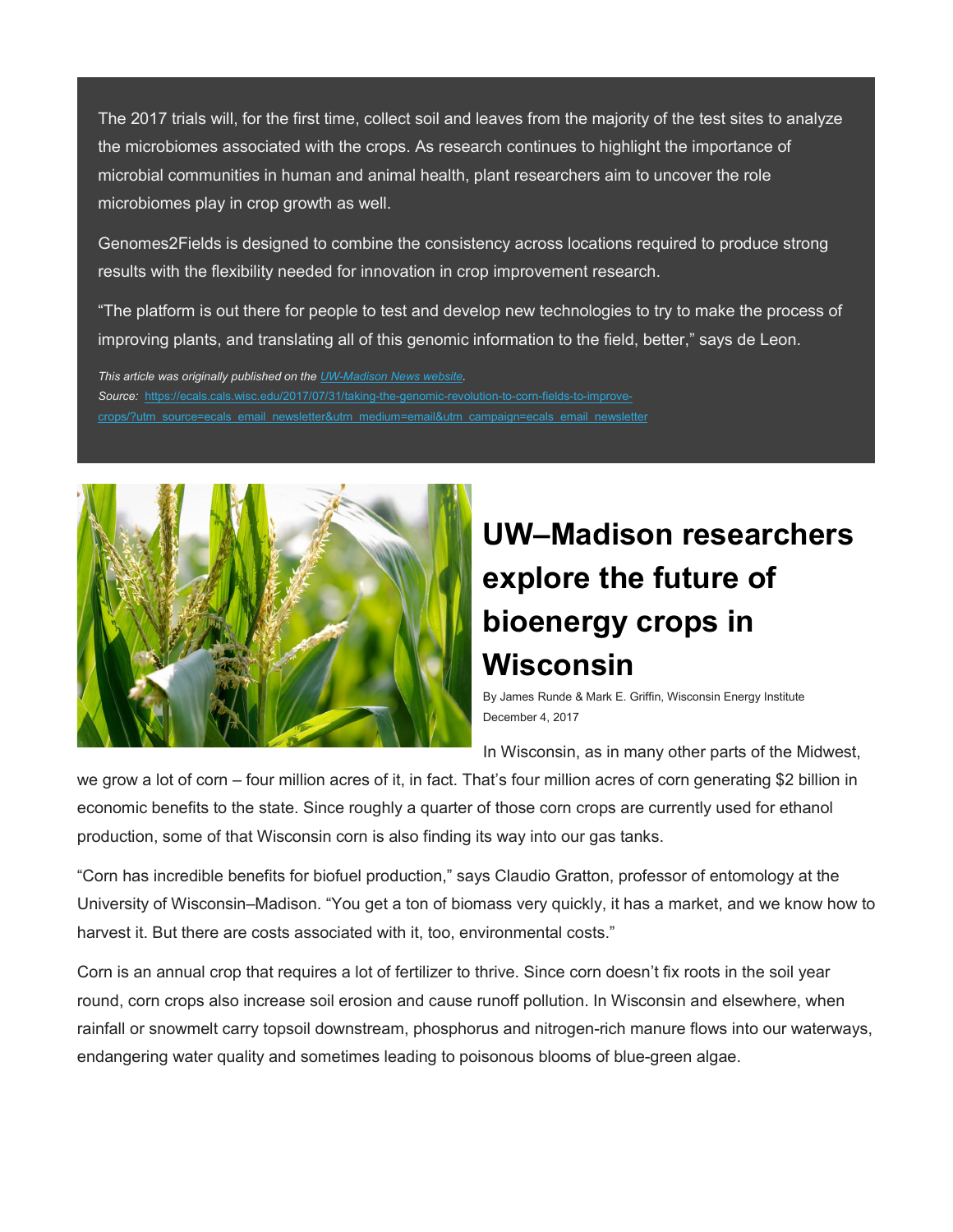It's a problem without an easy solution. If farmers were simply to spread less fertilizer, they might see decreases in crop yield and profit. Introducing new or different crops is also not a simple fix, as many farmers rely on well-established corn and soybean markets with crop insurance for income.

**Randy Jackson**, a UW-Madison professor of agronomy who holds meetings with farmers and decisionmakers as part of his research on sustainable agricultural systems, says current policies and prevailing market forces keep a tight hold on our current cropping landscape.

"To get started [in farming], you're going to need a loan, and the bank is not likely to give you a loan unless you have a business plan based on corn and soybeans," says Jackson. He also points out that some practices that exacerbate runoff pollution, such as planting row crops next to streams, are also the result of economic calculations. "It allows farmers to keep that land zoned agriculture, which means lower taxes."

But what's missing from our current approach to land management, Jackson argues, is a means of accounting for the social and environmental costs and benefits of various cropping systems. Jackson, Gratton, and other UW–Madison scientists are looking to measure those costs while exploring new and collaborative ways of making our cropping systems serve farmers as well as the people, plants, and animals that depend on healthy ecosystems.

To continue reading and explore the benefits of bioenergy crops, visit the [Wisconsin Energy Institute website.](https://energy.wisc.edu/news/uw-madison-researchers-explore-future-bioenergy-crops-wisconsin)

Source: [https://ecals.cals.wisc.edu/2017/12/04/uw-madison-researchers-explore-the-future-of-bioenergy-crops-in](https://ecals.cals.wisc.edu/2017/12/04/uw-madison-researchers-explore-the-future-of-bioenergy-crops-in-wisconsin/?utm_source=ecals_email_newsletter&utm_medium=email&utm_campaign=ecals_email_newsletter)[wisconsin/?utm\\_source=ecals\\_email\\_newsletter&utm\\_medium=email&utm\\_campaign=ecals\\_email\\_newsletter](https://ecals.cals.wisc.edu/2017/12/04/uw-madison-researchers-explore-the-future-of-bioenergy-crops-in-wisconsin/?utm_source=ecals_email_newsletter&utm_medium=email&utm_campaign=ecals_email_newsletter)

## "Our Wisconsin: The Climate Change Effect"

This documentary on climate change originally aired on WKOW September 14. In this installment of the award-winning documentary series, "Our Wisconsin," WKOW examines the environmental, social and political impacts of climate change on the state. Impacts on weather, water and wildlife have been, and continue to be, documented by scientists. Storms are hitting with more frequency and intensity, causing more damage, flooding and pollution run-off into our rivers, lakes and streams. **Dr. Chris Kucharik** and other CALS faculty, were interviewed for this piece. View the hour-long documentary online here: [https://www.youtube.com/watch?v=e3NWbhYpQZU.](https://www.youtube.com/watch?v=e3NWbhYpQZU)

Source: [https://ecals.cals.wisc.edu/2017/09/18/wkow-climate-change-documentary-featuring-cals-faculty-available](https://ecals.cals.wisc.edu/2017/09/18/wkow-climate-change-documentary-featuring-cals-faculty-available-online/?utm_source=ecals_email_newsletter&utm_medium=email&utm_campaign=ecals_email_newsletter)[online/?utm\\_source=ecals\\_email\\_newsletter&utm\\_medium=email&utm\\_campaign=ecals\\_email\\_newsletter](https://ecals.cals.wisc.edu/2017/09/18/wkow-climate-change-documentary-featuring-cals-faculty-available-online/?utm_source=ecals_email_newsletter&utm_medium=email&utm_campaign=ecals_email_newsletter)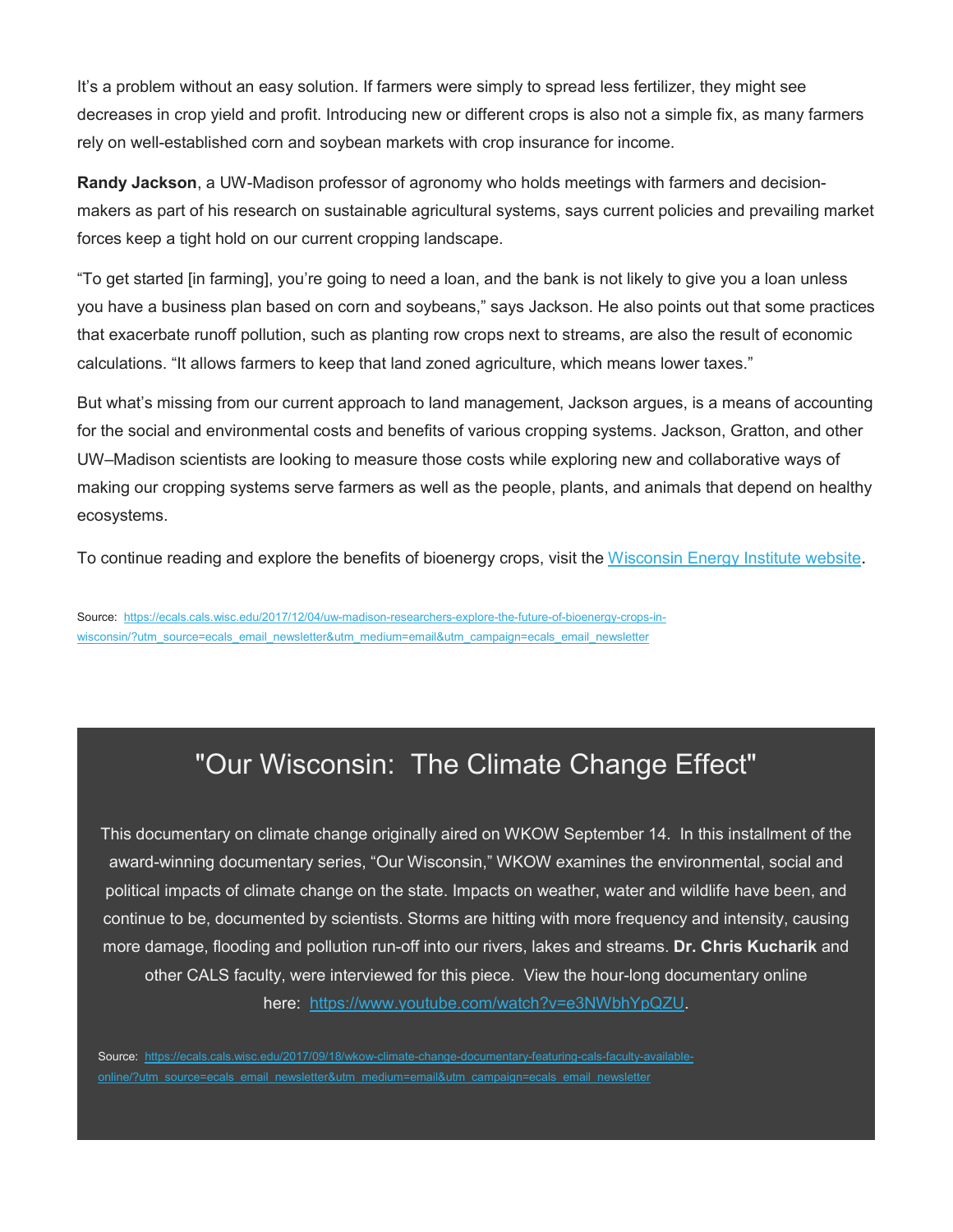# Agriculture Can Indeed Fix Our Food System-- If We Reimagine It

By **Randy Jackson**, Michelle Miller, Pam Porter and Lindsey Day-Farnsworth October 26, 2017

A recent [article by Tamar](https://www.washingtonpost.com/lifestyle/food/why-small-local-organic-farms-arent-the-key-to-fixing-our-food-system/2017/09/21/146f72b2-9e4d-11e7-8ea1-ed975285475e_story.html?utm_term=.2aaf46a4cb43) Haspel argues that the local and organic food movement can't fix our food system. If this movement were solely focused on "buy fresh, buy local" at farmers markets and upscale restaurants, we would agree. However, bigger changes are underway for sustainable agriculture. Farmers and others in the sustainable food movement pursue a broader vision of change in agriculture.

Fresh market vegetable production in the United States takes up about [1.63 million acres o](https://quickstats.nass.usda.gov/results/B97E9A44-5EF2-369B-B98C-520525EBA229?pivot=short_desc)f land. This pales in comparison to the [218 million acres d](https://www.nass.usda.gov/Newsroom/2017/06_30_2017.php)edicated to corn, soybeans and wheat. As Haspel points out, we need to think beyond locally grown produce to protect the environment and provide good jobs. Our vision for sustainable agriculture and the food system includes crops and livestock, as well as farmers, processors, distributors and markets, so more consumers can access sustainable food, year-round. What does this look like?

**More grass-fed meat, milk and cheese:** Grass-fed dairy and meat isn't just a hipster thing. Pasture-based livestock production is a key ingredient in a sustainable food system. Nearly half the corn we grow feeds livestock that could graze. Perennial pasture protects water by holding soil in place year-round, unlike corn and other annual crops. Grass-based farming is a great start-up strategy for farm businesses, because it requires lower investments in equipment and facilities.

**More-diverse crop rotation:** By feeding livestock more grass and less grain, farmers can diversify crop production to include pasture, small grains such as wheat and oats, and such cover crops as clover. Rotating many different crops in a field builds soil and naturally disrupts the pests and diseases that strike when a farmer grows only one or two crops.

More-diverse crop rotations and perennial crops reduce pollution from soil erosion and fertilizer runoff that mucks up lakes and rivers, and leads to "dead zones" in the Gulf of Mexico and elsewhere. Diverse crop rotations also help farmers cope with extreme weather and erratic markets. Thanks to new tools and technology, it's easier than ever to implement complex crop rotations on large farms.

**Reclaimed forest and wild lands:** U.S. farmers grow far more grain than we need. Landowners can convert some agricultural land to a more natural state without affecting our food supply. Forests, grasslands and wetlands can reduce runoff into lakes and streams, provide wildlife habitat and harbor biodiversity. That said, restoring wild lands must be done in a way that respects farmers and the public.

**Good jobs, from farm to table:** Scaling up local food systems through regional processing, distribution and marketing can achieve economies of scale without sacrificing the environmental benefits of diverse farming systems. Regional food systems can provide consumers with organic and sustainable food year-round, and create jobs.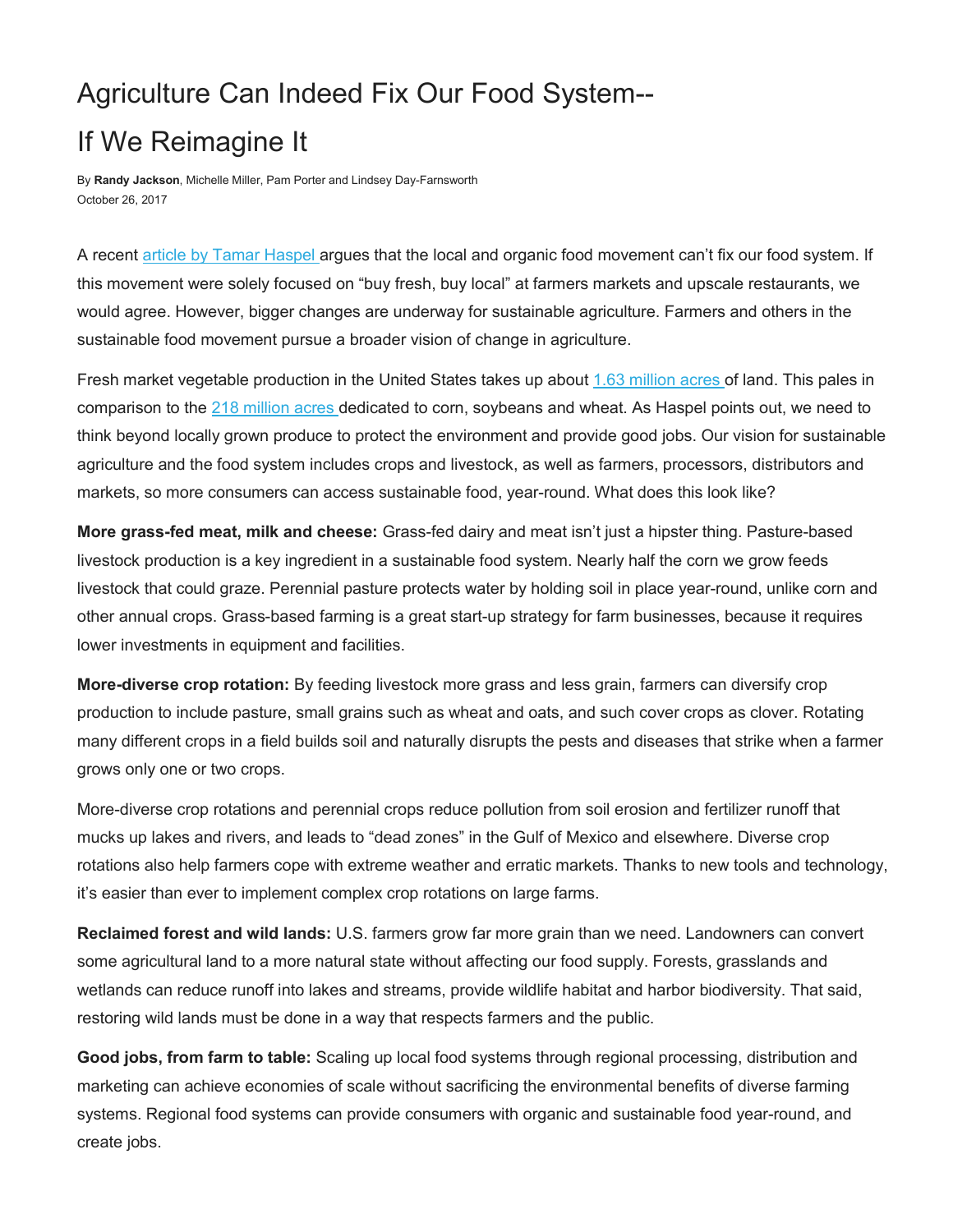Farmer, farmworker and food worker livelihoods are part of our food system. Farmers receive, on average, [15.6](https://www.ers.usda.gov/data-products/food-dollar-series/documentation.aspx)  [cents of the consumer food dollar.](https://www.ers.usda.gov/data-products/food-dollar-series/documentation.aspx) Small farms that sell directly to customers may earn more by eliminating distributors and marketers. However, larger farms may provide more stable employment, better working conditions and higher compensation for farmers and their employees. As Haspel observes, a healthy food system operates at a variety of scales.

Cities that encourage local and regional food processing and distribution may also create a food culture that supports locally owned groceries and restaurants, improving access to good food and good jobs.

**More engagement with policy:** Consumer buying power alone won't fix our food system. Public and private policies influence how our food is grown, processed, transported and sold. The Farm Bill sets the agenda for U.S. agriculture. But health care, labor, transportation, energy, immigration, banking and other policies influence farmers' decisions on what to plant, how to manage the farm, whom to hire and whether to take an off-farm job.

When we engage with food policy, whether by serving on the board of a local food co-op or contributing to the work of national policy organizations, we amplify the impact of conscientious food purchasing and pave the way for a better food system. Policies that support a diverse landscape and multiple scales of agriculture through more sustainable farming systems and land management, fair pricing and wages, and strategic economic development will ultimately improve the health and well-being of people, communities and the environment.

Let's make food policy work and put research into practice. The innovations necessary for a more sustainable food system exist. The challenge lies in scaling them up and expanding their reach.

**Jackson** is faculty associate at the University of Wisconsin-Madison Center for Integrated Agricultural Systems (CIAS). Miller is associate director, Porter is research program manager and Day-Farnsworth is a postdoctoral researcher at CIAS.

Source: [https://www.washingtonpost.com/lifestyle/food/agriculture-can-indeed-fix-our-food-system--if-we-reimagine-it/2017/10/26/69d2dabe-b4fa-11e7-be94](https://www.washingtonpost.com/lifestyle/food/agriculture-can-indeed-fix-our-food-system--if-we-reimagine-it/2017/10/26/69d2dabe-b4fa-11e7-be94-fabb0f1e9ffb_story.html?utm_term=.d6daa1c65e35) [fabb0f1e9ffb\\_story.html?utm\\_term=.d6daa1c65e35](https://www.washingtonpost.com/lifestyle/food/agriculture-can-indeed-fix-our-food-system--if-we-reimagine-it/2017/10/26/69d2dabe-b4fa-11e7-be94-fabb0f1e9ffb_story.html?utm_term=.d6daa1c65e35)

## **"Lakes, Cheese, and You"**

### **Visual essay helps consumers understand phosphorus pollution**

November 13, 2017

The [Water Sustainability and Climate \(WSC\) project,](https://wsc.limnology.wisc.edu/) housed in CALS, recently produced a visual essay called [Lakes, Cheese, and You,](https://uw-mad.maps.arcgis.com/apps/Cascade/index.html?appid=1be311f0fa19440a9360a3c55db26f57) which was born of ideas generated by the WSC research team. The intent of the essay is to help consumers understand how they are connected to the predicament of phosphorus pollution in lakes, and how they can help solve it, through an important piece of the waterquality equation that is less often discussed: food choices. (Hint: Pizza is part of the story.)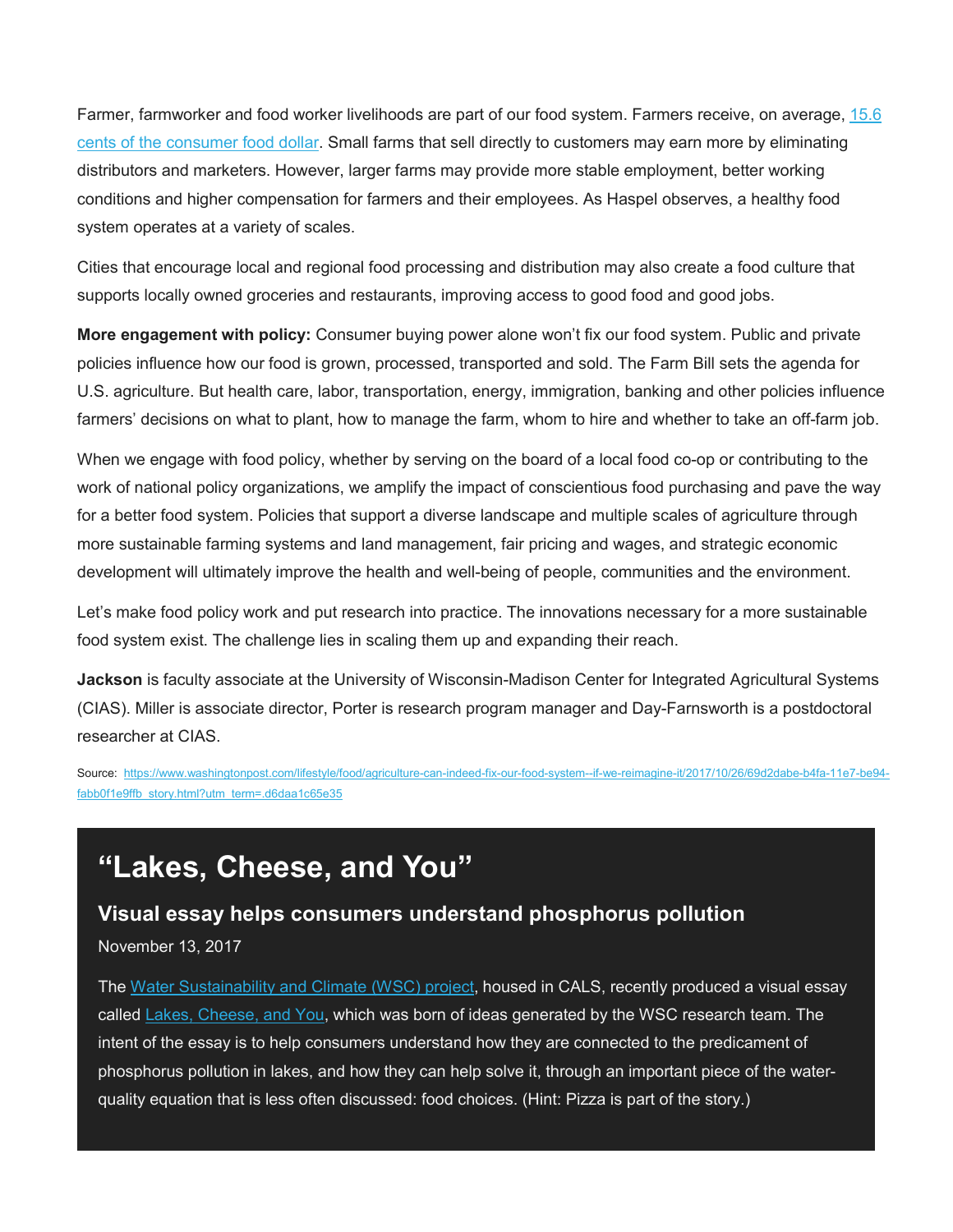The essay was put together using a platform called Story Maps, which was originally designed to tell stories with maps. It also works well for telling visual stories that incorporate compelling photos and videos.

WSC team members that contributed to the essay include Jenny Seifert, Eric Booth and Chris Kucharik. View this essay here: [https://arcg.is/1jm1XX.](https://arcg.is/1jm1XX)

Source: [https://ecals.cals.wisc.edu/2017/11/13/lakes-cheese-and-you-visual-essay-connects-consumers-with-phosphorus](https://ecals.cals.wisc.edu/2017/11/13/lakes-cheese-and-you-visual-essay-connects-consumers-with-phosphorus-pollution/?utm_source=ecals_email_newsletter&utm_medium=email&utm_campaign=ecals_email_newsletter)[pollution/?utm\\_source=ecals\\_email\\_newsletter&utm\\_medium=email&utm\\_campaign=ecals\\_email\\_newsletter](https://ecals.cals.wisc.edu/2017/11/13/lakes-cheese-and-you-visual-essay-connects-consumers-with-phosphorus-pollution/?utm_source=ecals_email_newsletter&utm_medium=email&utm_campaign=ecals_email_newsletter)

## Welcome!



**Maxwel Coura Oliveira** joined **Dr. Rodrigo Werle**'s program as a research associate in January. Maxwel was born in the state of Minas Gerais, Brazil. He earned his BS in Agronomy and MS in Weed Science from the Federal University of Jequitinhonha and Mucuri Valleys, Brazil. He received his PhD in Weed Science from the University of Nebraska-Lincoln in December of 2017. Maxwel is interested in investigating the distribution and management of herbicide-resistant weeds in Wisconsin, and evaluating weed management strategies in corn, soybeans, and small grains. He will train the Badgers Weeds Team, mentor graduate and undergraduate students in the Cropping

Systems Weed Science program, and assist with the Wisconsin herbicide evaluation program.

**Chris Bloomingdale** has been hired as support staff with Mark Renz and Dave Stoltenberg.

Graduate student **Tomas Rush** (was listed in last issue, but we didn't have a bio for him), PhD Plant Pathology, Jean-Michel Ané. I was born and raised in Baton Rouge, Louisiana. I completed my undergraduate degree in Biological and Agricultural Engineering in 2008 and my master's degree in Plant Pathology in 2012 both at Louisiana State University. During my master's degree, I worked on validating the qPCR detection assay of the soybean pathogen, *Phakopsora pachyrhizi*, which is a devastating rust fungus found throughout the world. I was a Fulbright Research Scholar at Chulalongkorn University in Bangkok, Thailand from 2012-2013. While in Thailand, I worked on finding a biological control for the rice pathogen, *Burkholderia glumae.* In addition, I could find several new species of yeast from Thailand and Malaysia. I joined UW-Madison in 2014 as a PhD student. I have a major interested in plant pathology because I can have firsthand experience on helping the farmers and growers fight against agricultural problems. Plant pathology gives me the opportunities to live abroad and collaborate with several scientist and farmers around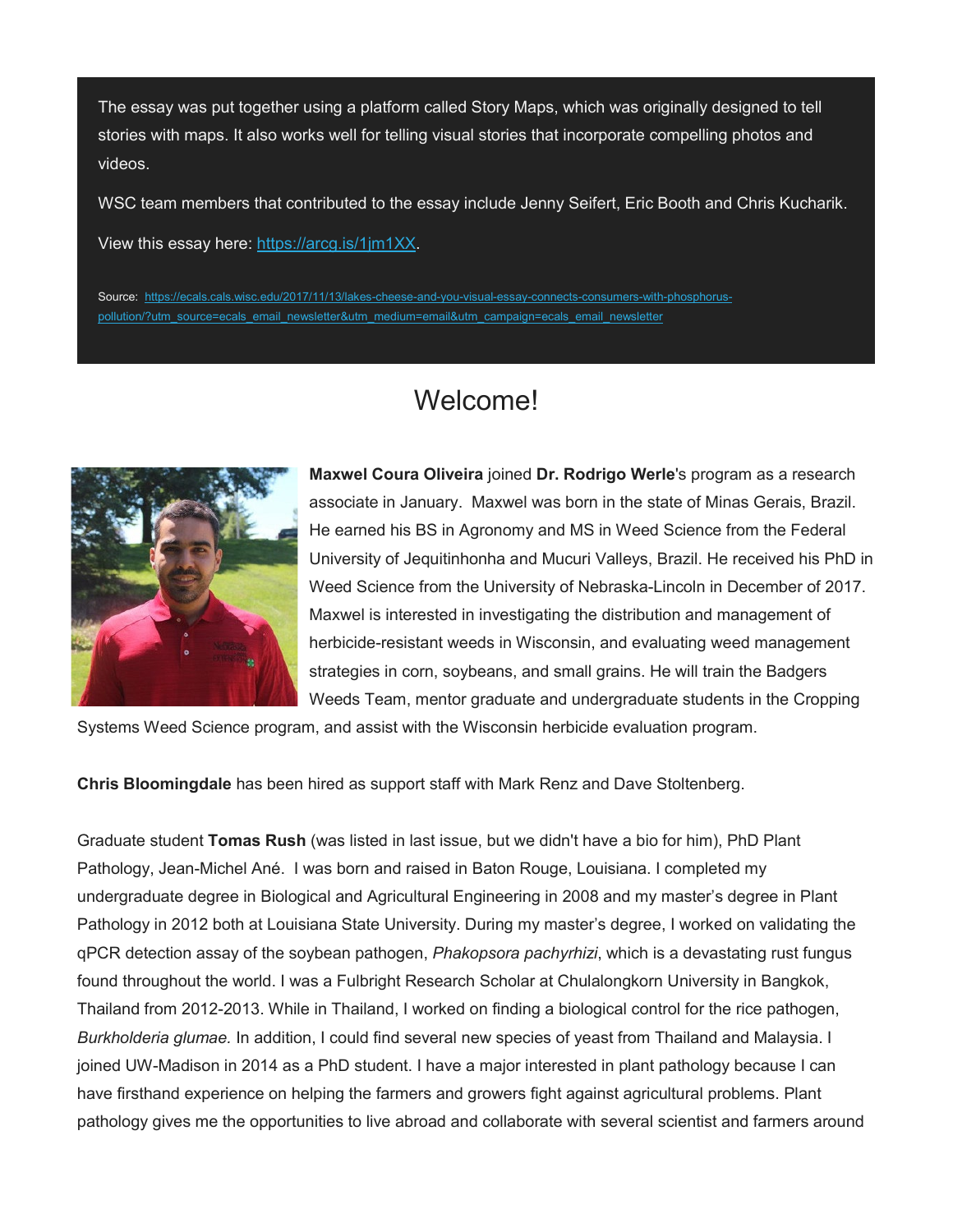the world. I am happy to be living in Wisconsin, because it is the only other state, beside Louisiana, I have ever lived in. My goal in life is to visit every country in the world.



## *In Memoriam*

**Dwayne A. Rohweder**, a gregarious and esteemed agronomist sought for his expertise on forage and agronomic crops, died on Dec. 8, 2017. He was 91.

Rohweder was known for his effective communication style and the relationships he forged with those he met throughout his life.

Born on Aug. 12, 1926 in Marshalltown, Iowa, Rohweder grew up on a dairy farm outside Green Mountain, Iowa. He received three degrees from Iowa State University, a bachelor's in agronomy (1948), master's in Soil Fertility (1956), and PhD in Crop Production/Soil Management

(1963). His first job was with the Iowa State University Cooperative Extension Service, where he spent time serving as the Area Extension Agronomist for southeast Iowa.

In 1963, Rohweder took a position with UW-Madison Department of Agronomy and University of Wisconsin—Extension as an agronomy specialist in forages. He held the same position until his retirement in 1988, with the exception two years when he served as Agronomist and Chief of Party for the UW – USAID University Development Contract Team at the Federal University of Rio Grande do Sul in Porto Alegre, Brazil. He obtained full professorship in 1970, trained many graduate students, was vice-chairman of the UW—Extension University Committee, and published over 134 articles in the forage sciences.

Rohweder was the recipient of many awards over the course of his career, including the Fellow Award for the American Society of Agronomy (ASA) in 1974; the Merit Award from the AFGC in 1975; Distinguished Service Award from UW—Extension in 1976; and the "Second Mile' award from the Wisconsin County Agricultural Agents Association in 1978. Over the years he continued to be professionally active, serving as editor for the UW-Madison Department of Agronomy's history book, titled "The First 100 Years."

Today, CALS students are eligible to receive the [Dwayne Rohweder Forage Extension Fund Fellowship,](http://scholarships.wisc.edu/Scholarships/schlrDetails;jsessionid=zMfTQmkc2pYGTqDNp8BVHT1YshYPSh1NxJhT3plM0LJpxG2gyKvQ!-49425098?scholId=1027) named in his honor.

To learn more about Rohweder's life, read the full obituary on the [Cress Funeral Home website.](http://www.cressfuneralservice.com/obituary/228553/Dwayne-Rohweder/#obituary)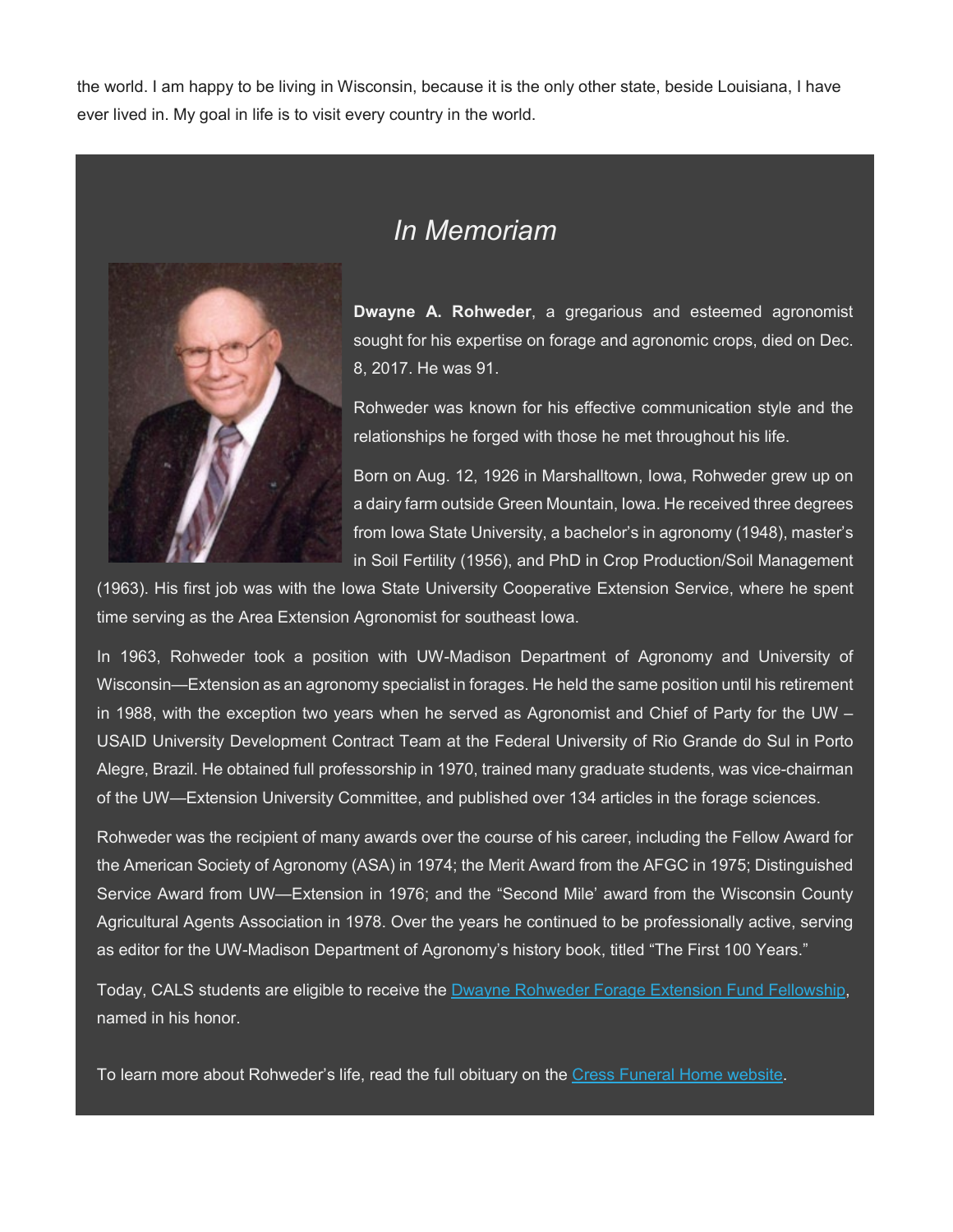#### Sourc[e:https://ecals.cals.wisc.edu/2017/12/12/dwayne-rohweder-professor-emeritus-of-agronomy-dies-at-](https://ecals.cals.wisc.edu/2017/12/12/dwayne-rohweder-professor-emeritus-of-agronomy-dies-at-91/?utm_source=ecals_email_newsletter&utm_medium=email&utm_campaign=ecals_email_newsletter)[91/?utm\\_source=ecals\\_email\\_newsletterutm\\_medium=email&utm\\_campaign=ecals\\_email\\_newsletter](https://ecals.cals.wisc.edu/2017/12/12/dwayne-rohweder-professor-emeritus-of-agronomy-dies-at-91/?utm_source=ecals_email_newsletter&utm_medium=email&utm_campaign=ecals_email_newsletter)

## Congratulations!

### **Agronomy Students Make the Dean's List**

- Colin Bastle
- Cody Bol
- Shelby Brendler
- Yulin Du
- Jonah Van Der Weide
- Robert Weeden

### **Recent Graduates**

- Nathan Drewitz, MS Agronomy
- Guillaume Ramstein, PhD PBPG
- Stacie Shuler, PhD PBPG

### **Niels Jorgensen Awarded First Place**

At the recent Weed Science Society of America meeting in Arlington, VA, **Niels Jorgensen** earned a first place award in the PhD competition for his presentation *Using Historical Data of Miconia calvescens to Optimize Management and Containment Across the East Maui Watershed*. Niels is currently an

### **Dr. Natalia de Leon Awarded for Contribution**



The annual Corn, Soybean and Sorghum Conference and Seed Expo is America's largest seed industry conference.

Held in early December at the Hyatt Regency Chicago hotel since 1977, the 2017 event was attended by more than 2,600 registered participants.

The National Council of Commercial Plant Breeders (NCCPB) Plant Breeding award was presented to Natalia de Leon, professor of plant breeding and quantitative genetics at the University of Wisconsin-Madison (UW). de Leon works in the UW corn silage and biofeedstock breeding program, the only silage breeding program in the U.S. public sector.

The NCCPB established an award to be presented to a person who has made outstanding basic contributions to the advancement of plant breeding and genetics in the public sector. It is presented annually at the ASTA-CSS conference.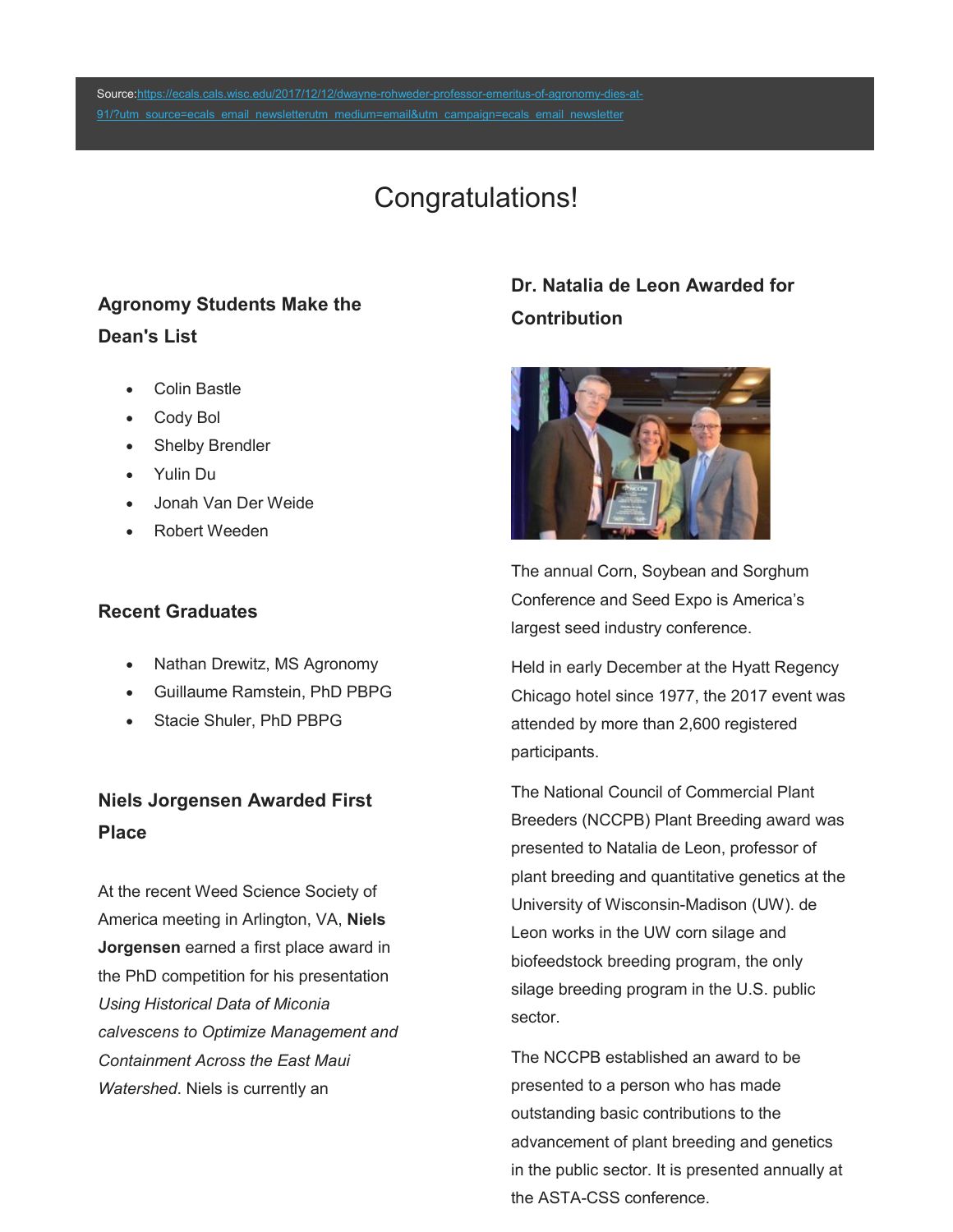Environment and Resources PhD student in the Nelson Institute working with **Mark Renz** in the Agronomy Department.

### **NASA Internship**

Recent agronomy undergraduate alumnus **Cadan Cummings** was accepted to participate in a 16-week NASA internship program at Johnson Space Center in Houston, Texas. Cadan graduated in December 2017 and was an undergraduate researcher in **Chris Kucharik**'s Agroecology Lab. The NASA internship program offers undergraduate students studying disciplines of science, engineering, and business the opportunity to work under the guidance of professional staff at one of their more than ten centers. He will be among 90 undergraduate and graduate students to gain research internships this spring with NASA's Johnson Space Center. Although a temporary member of the NASA community, Cadan looks forward to making a lasting difference to how Johnson Space Center works to attain a more sustainable campus. His spring drafting internship will specifically be combining GIS mapping with planning of native prairie landscapes.

Photo from [http://www.kucharik-lab.com/people/cadan](http://www.kucharik-lab.com/people/cadan-cummings/)[cummings/](http://www.kucharik-lab.com/people/cadan-cummings/)

Also at the annual Corn, Soybean and Sorghum Conference, **Stacie Shuler** received the National Council of Commercial Plant Breeders' Graduate Student Award. Stacie earned her PhD in Plant Breeding Plant Genetics this spring and was a student of Bill Tracy's.



Stacie Shuler



Cadan Cummings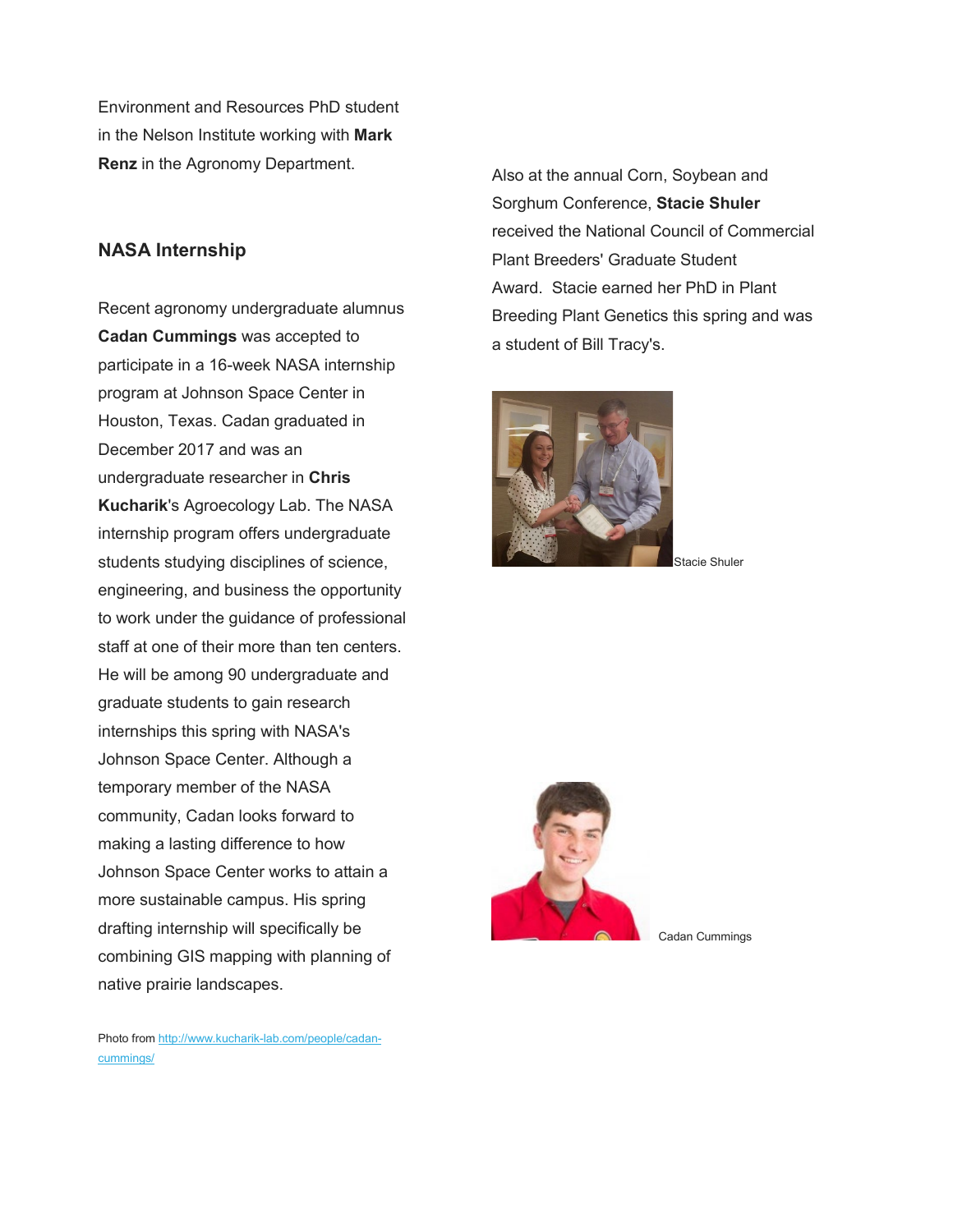

## Q & A with the Department Staff

### This issue features Shawn Conley.

This interview is taken from Shawn's interview with SeedWorld. This will become a regular feature.

### **Seed World: What's your favorite film?**

**Shawn Conley:** My favorite movie is The Sound of Music. I fondly remember sitting on my grandma's lap when I was young, eating popcorn and watching this movie with her every year. As I got older this yearly tradition also got me out of milking cows so we could watch it together.

### **SW: Why did you choose to work specifically with soybeans?**

**SC:** Soybean is an incredibly versatile and complicated crop. I always joke anyone can grow 300 bu corn that's easy! It takes a real scientist to consistently grow 100 bu beans! Furthermore my favorite saying and tagline is "Coolbeans" so it was kismet.

### **SW: What do you feel is your biggest accomplishment?**

**SC:** My biggest academic accomplishment is writing the kids book Coolbean the Soybean. I wanted to develop a fun, yet educational, tool to help teach today's youth about where food comes from, career opportunities in agriculture, and explain why soybeans are so important, not only here in the U.S., but around the world. Hopefully this book can help inspire the next generation of agricultural scientists.

### **SW: What's your favorite hobby?**

**SC:** I love duck hunting! Being out on the water with my family, friends and dog Sadie is what I look forward to every year!

### **SW: What's your latest research project?**

**SC:** I am co-leading with Dr. Patricio Grassini a multi-state yield gap project funded by the NCSRP and WSMB. The project goal is to identify the key factors that preclude the State's Soybean Producers from obtaining yields that should be potentially possible on their respective individual farms.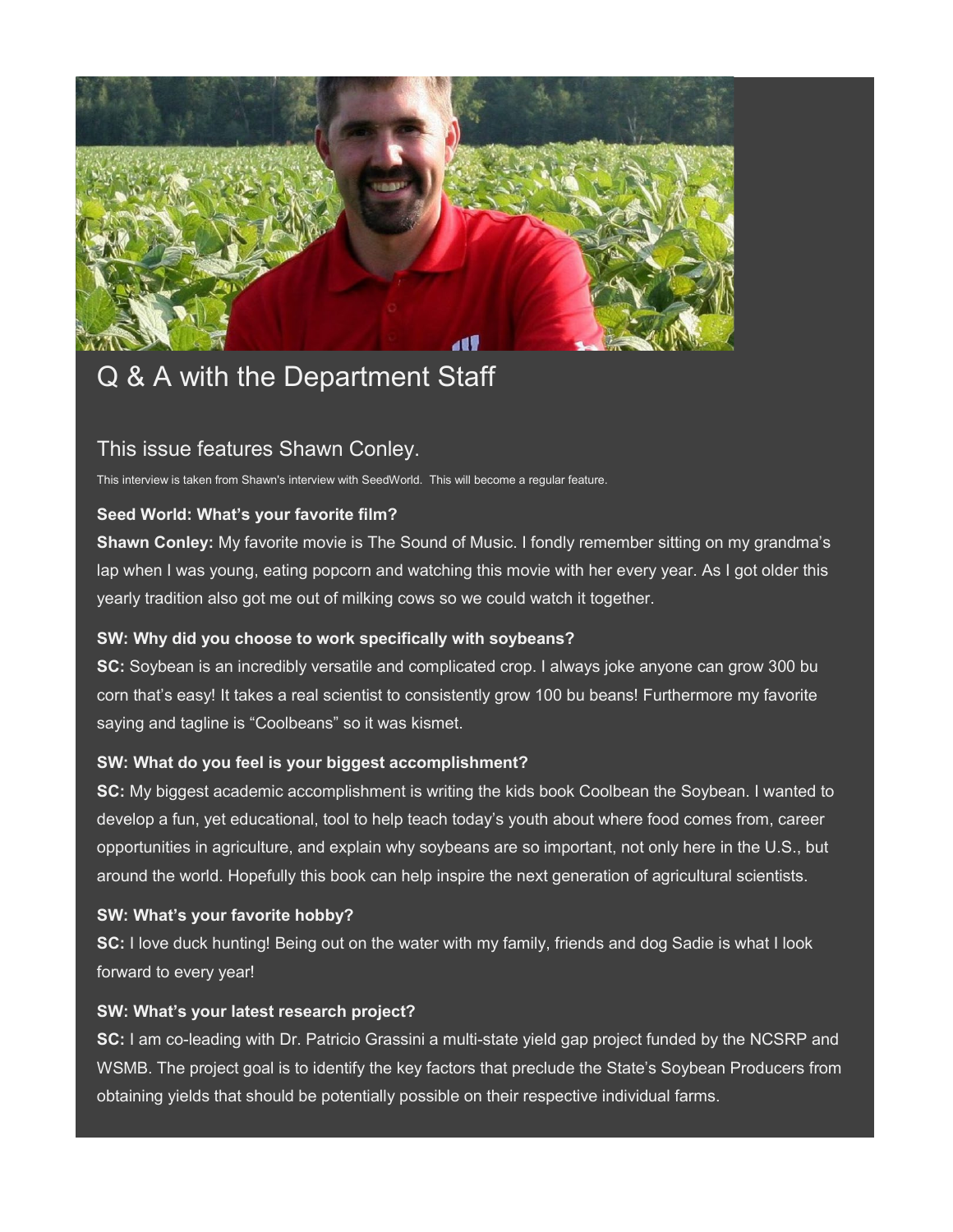#### **SW: Who was your biggest mentor?**

**SC:** Dr. Bill Wiebold at the University of Missouri has been great! I reach out to him when I need advice and he is always willing to share. The best advice he ever gave me was "Don't read your press clippings"

#### **SW: What research has you most excited right now?**

**SC:** I am excited to see how RNAi and CRISPer technology influence soybean management.

Picture and text from http://seedworld.com/qa-shawn-conley-coolbeans-soybeans/



## Field Day a Success

The 2017 Agronomy/Soils Field Day at Arlington ARS was a big success! About 135 lunches were sold, with about 165 in attendance to hear about and discuss research under the theme, *Cultivating a Resilient Agriculture*. During the lunch-hour, an expert panel of farmers, agency personnel, and UW Extension presented their ideas about impediments and opportunities for working towards resilience in our agricultural system. This discussion complemented three field tours focusing on 1) Building soil health, 2) Managing risk in cropping systems, and 3) Perennial forages for diverse goals. A fourth "tour" included presentations and discussion focused on designing landscapes for ecosystem services. It was clear from these activities that there's lots of interest in working towards agricultural systems that produce food, feed, fiber, and fuel while improving water quality, stabilizing climate, and promoting human health.

Presentations were given by Agronomy faculty and staff including Randy Jackson (organizer), Gregg Sanford, Dan Undersander, Valentin Picasso, Joe Lauer, Shawn Conley, Nathan Drewitz, Dave Stoltenberg, Sam Marquardt, Mark Renz, and Chris Kucharik. Thank you to all in attendance, the speakers, and the organizing team. **Photo from:** <http://wisccorn.blogspot.com/2014/08/2014-agronomysoils-field-day-highlights.html>